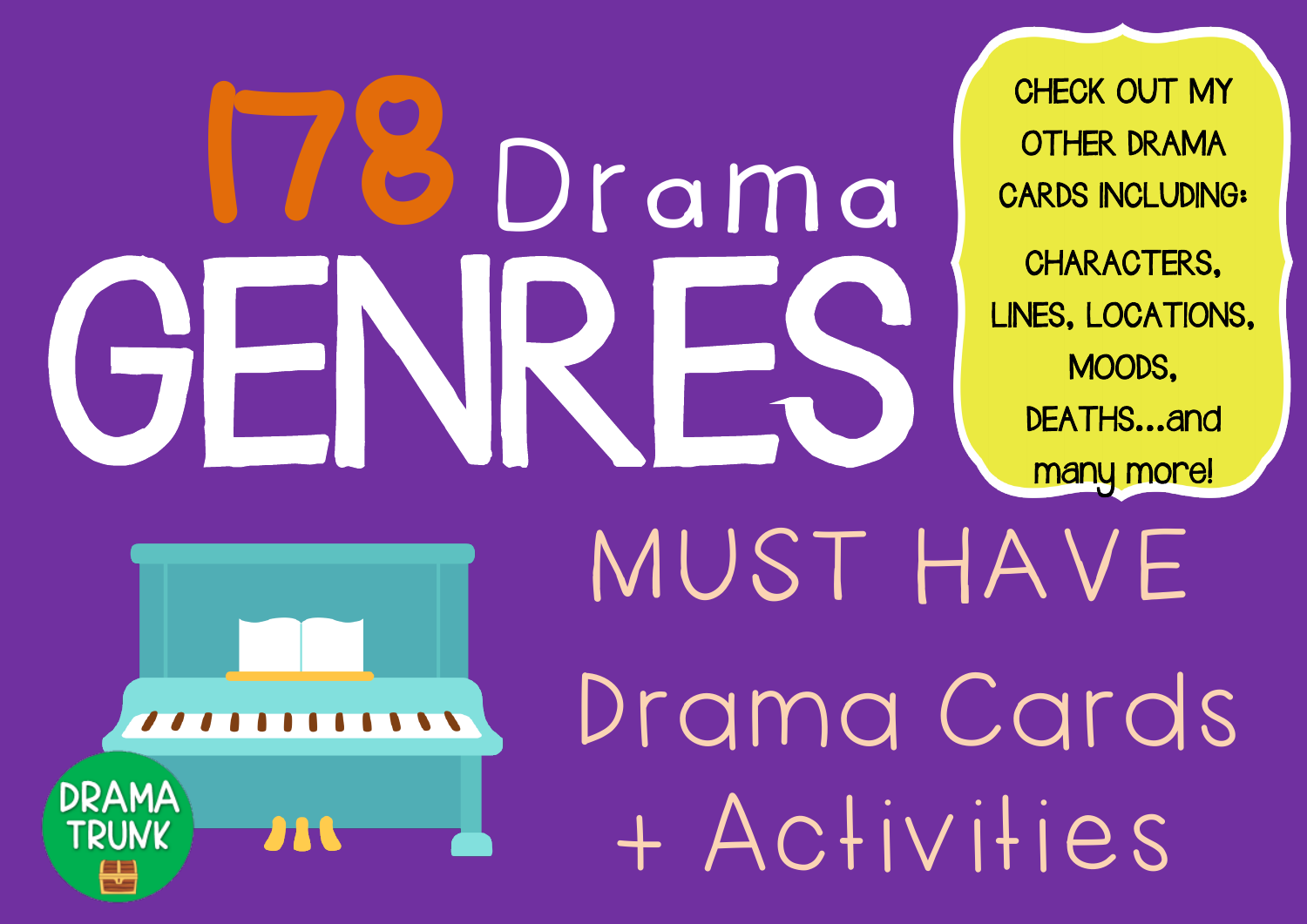## GENRE CARDS

Enhance scenes, characters and storytelling with these GENRE and MUSIC GENRE cards.

"TITLE" CARDS ALONGSIDE THIS SET

#### Mrs. B's DRAMA TRUNK

### 178 GENRES

#### SUGGESTED ACTIVITIES:

GENRE SCENES-Add a genre to any scene or improvisation to enhance the scene. Perform a scene multiple times in different genres to discover new things about characters and gain new scene perspective.

GENRE SHIFT-In pairs or small groups, students devise and perform a scene that begins in one genre and develops into a second genre.

MUSIC VIDEOS–In small groups, students devise and perform a music video in their allocated music genre. Give students a title or "song name".

**GENRE QUICK SWITCH**-Individually; in pairs or small groups, students play out a monologue or scene and switch genre quickly on cue. A fun and challenging activity and a great rehearsal boost to lift energy when going over lines or the same scenes. Involve audience members by having them pick cards and call out the new genre.

FAIRYTALE SHAKE-UP-In small groups, re-tell and perform a TIP: USE "CHARACTER" "LINE" AND<br>well known fairytale in an allocated genre.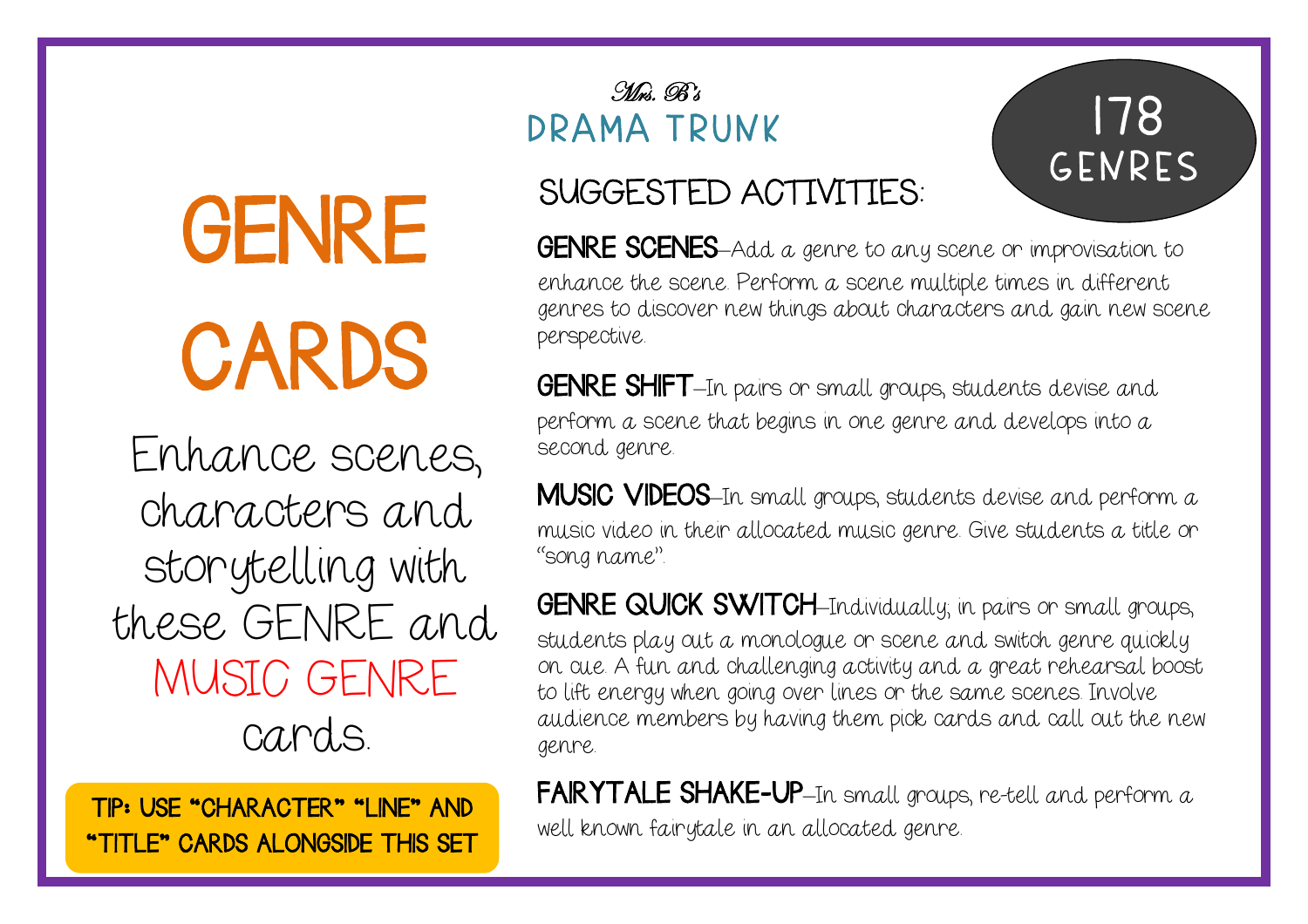| . Wus. Br   |  |  |
|-------------|--|--|
| DRAMA TRUNK |  |  |

| DRAMA TRUNK                  | Genre:                | Genre:                    | Genre:               |
|------------------------------|-----------------------|---------------------------|----------------------|
| <b>GENRE CARDS</b>           | DRAMA                 | COMEDY                    | <b>MIME</b>          |
| Genre:                       | Genre:                | Genre:                    | Genre:               |
| WESTERN                      | PANTOMIME             | <b>SCIENCE</b><br>FICTION | TRAGEDY              |
| Genre:                       | Genre:                | Genre:                    | Genre:               |
| REALITY<br><b>TELEVISION</b> | SHAKESPEARE           | MELODRAMA                 | <b>ACTION</b>        |
| Genre:                       | Genre:                | Genre:                    | Genre:               |
| ANIMAL<br><b>DOCUMENTARY</b> | MARTIAL<br>ARTS MOVIE | <b>ROMANCE</b>            | SOAP<br><b>OPERA</b> |
| Genre:                       | Genre:                | Genre:                    | Genre:               |
| <b>SLAPSTICK</b>             | <b>MUSICAL</b>        | SPY                       | <b>HORROR</b>        |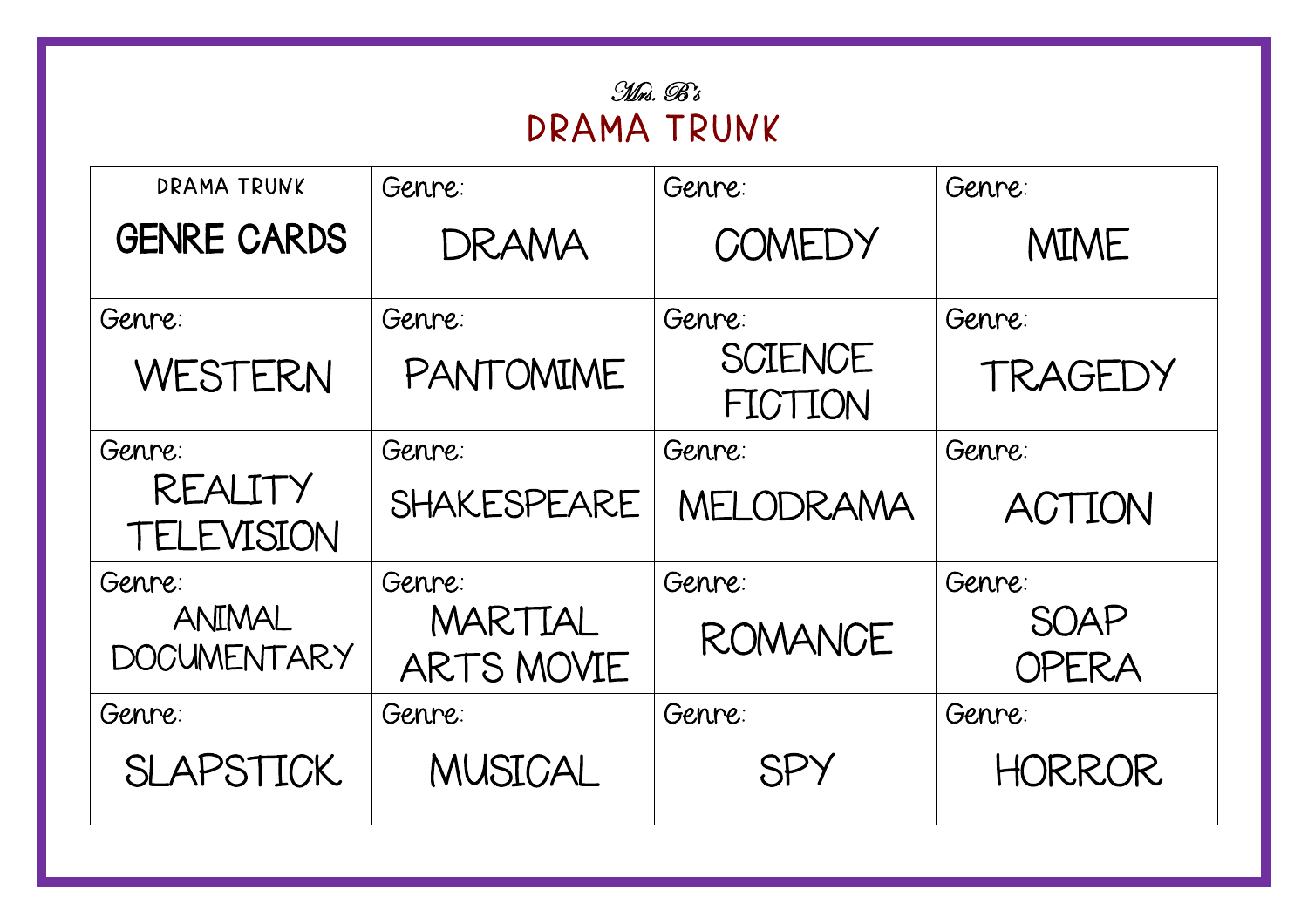| Genre:                   | Genre:                  | Genre:            | Genre:                  |
|--------------------------|-------------------------|-------------------|-------------------------|
| <b>ZOMBIE</b>            | <b>DOCUMENTARY</b>      | THRILLER          | CRIME                   |
| Genre:                   | Genre:                  | Genre:            | Genre:                  |
| <b>MURDER</b><br>MYSTERY | ROMANTIC<br>COMEDY      | ADVENTURE         | <b>DISASTER</b>         |
| Genre:                   | Genre:                  | Genre:            | Genre:                  |
| <b>APOCALYPSE</b>        | COMEDY<br><b>HORROR</b> | FAIRY TALE        | <b>HEIST MOVIE</b>      |
| Genre:                   | Genre:                  | Genre:            | Genre:                  |
| COURTROOM<br>DRAMA       | <b>GANGSTER</b>         | <b>FANTASY</b>    | <b>DARK</b><br>FANTASY  |
| Genre:                   | Genre:                  | Genre:            | Genre:                  |
| PERIOD<br>PIECE          | <b>BIOGRAPHY</b>        | <b>MAGIC SHOW</b> | SAMURAI<br><b>MOVIE</b> |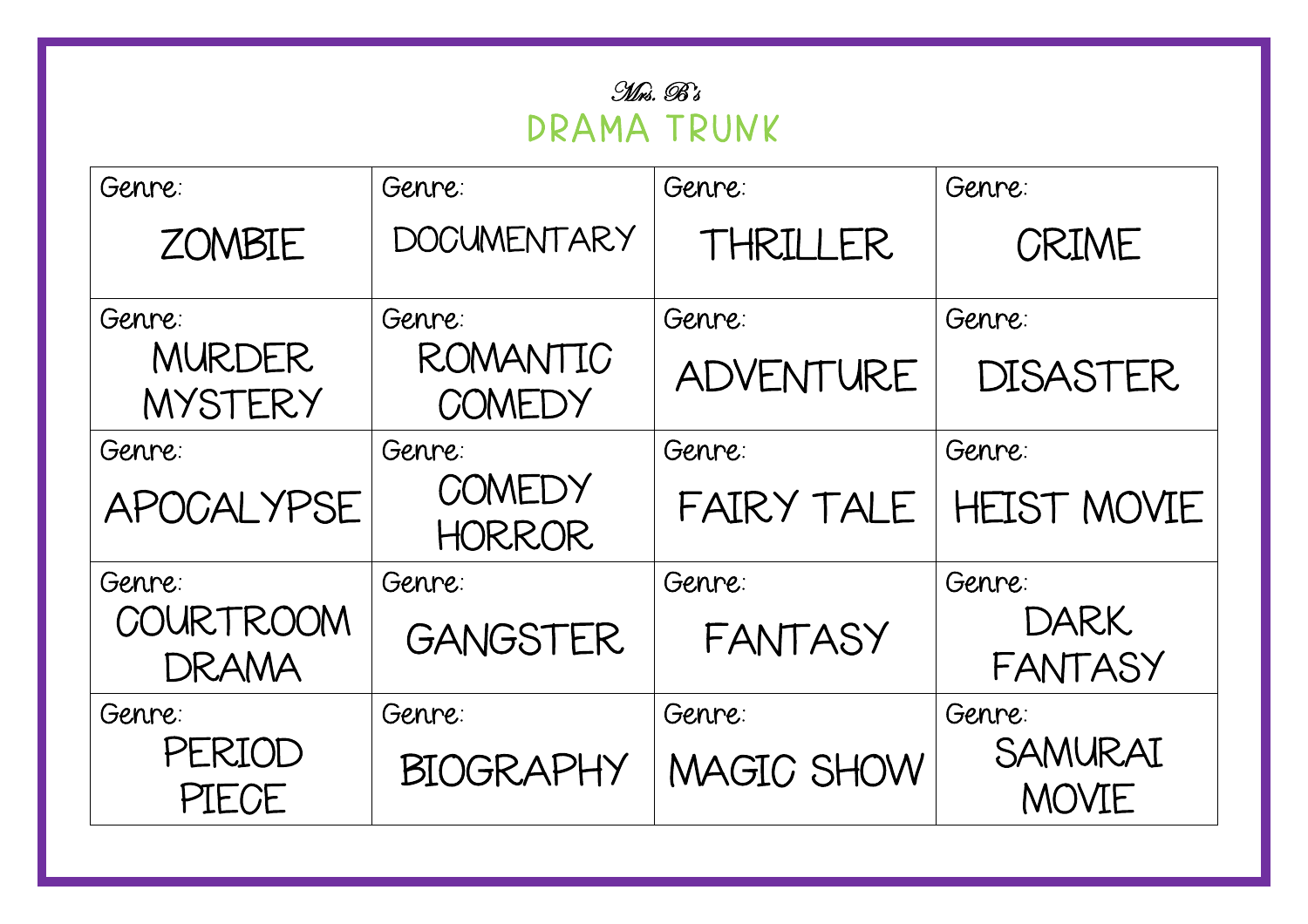| Mrs. B's    |  |  |
|-------------|--|--|
| DRAMA TRUNK |  |  |

| Genre:            | Genre:        | Genre:           | Genre:       |
|-------------------|---------------|------------------|--------------|
| CHILDREN'S        | PUPPET        | MEDICAL          | EDUCATIONAL  |
| EDUCATION         |               | DRAMA            |              |
| Genre:            | Genre:        | Genre:           | Genre:       |
| <b>SKETCH</b>     | POLICE        | TEEN             | <b>GAME</b>  |
| COMEDY            | DRAMA         | DRAMA            | <b>SHOW</b>  |
| Genre:            | Genre:        | Genre:           | Genre:       |
| MUSIC             | INSTRUCTIONAL | VARIETY          | CURRENT      |
| <b>TELEVISION</b> |               | <b>SHOW</b>      | AFFAIRS      |
| Genre:            | Genre:        | Genre:           | Genre:       |
| STAND UP          | BALLET        | <b>RELIGIOUS</b> | INFOMERCIAL  |
| COMEDY            |               | PROGRAMME        |              |
| Genre:            | Genre:        | Genre:           | Genre:       |
| TALK              | SPORTS        | COOKING          | <b>NINGA</b> |
| <b>SHOW</b>       | PROGRAMME     | <b>SHOW</b>      | WARRIOR      |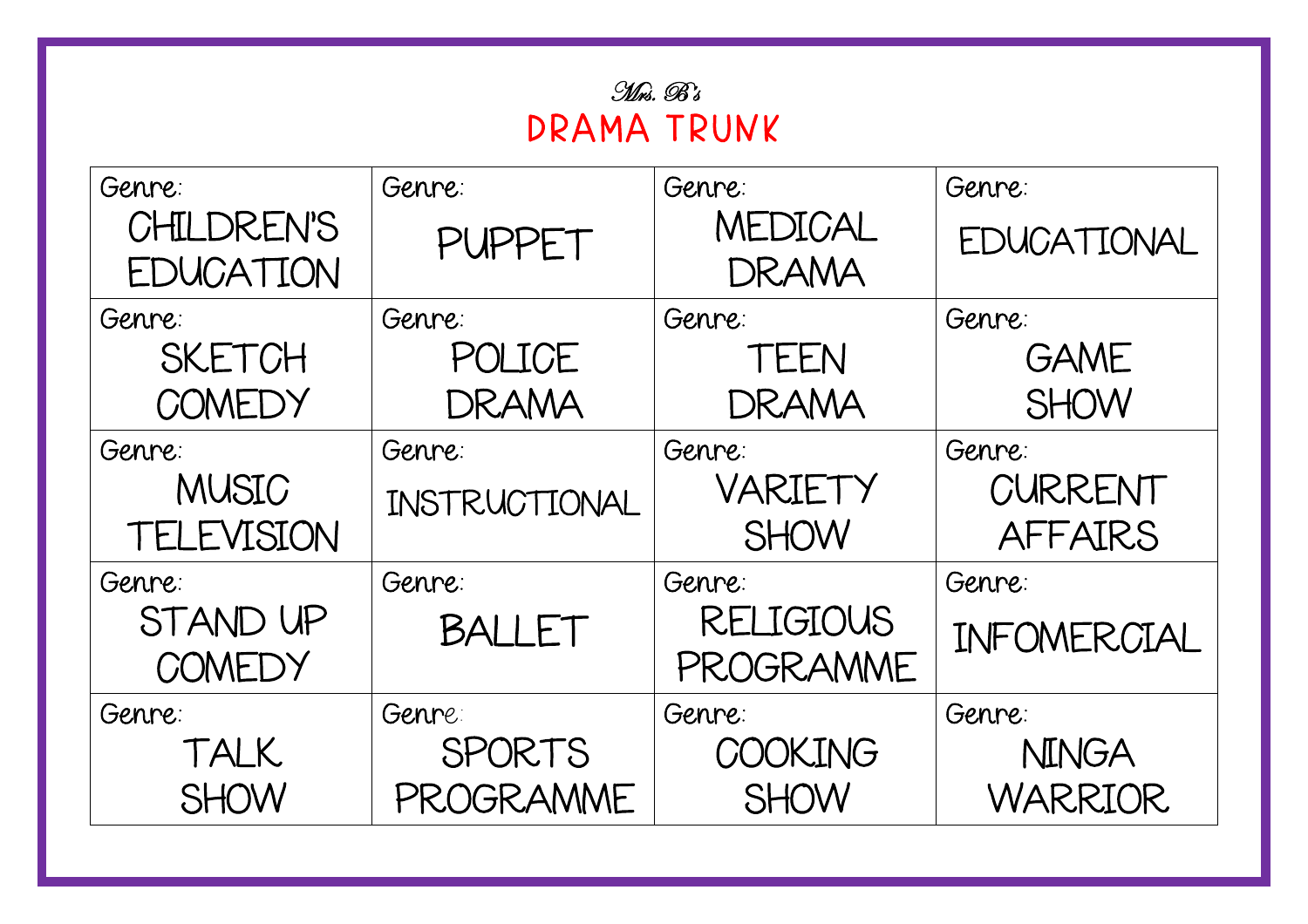| Genre:                     | Genre:                     | Genre:                                                           | Genre:                   |
|----------------------------|----------------------------|------------------------------------------------------------------|--------------------------|
| EPIC<br>THEATRE            | DISNEY                     | POLITICAL                                                        | <b>SUPERHERO</b>         |
| Genre:                     | Genre:                     | Genre:                                                           | Genre:                   |
| <b>DANCE</b>               | COMMEDIA<br>DELL ARTE      | <b>GREEK</b><br>THEATRE                                          | JERRY<br><b>SPRINGER</b> |
| Genre:                     | Genre:                     | Genre:                                                           | Genre:                   |
| VAMPIRE<br><b>MOVIE</b>    | NATURAL<br><b>DISASTER</b> | <b>SLASHER</b>                                                   | RADIO<br>PLAY            |
| Genre:                     | Genre:                     | Genre:                                                           | Genre:                   |
| COMPETITION<br><b>SHOW</b> | THEATRE                    | COMMENTARY                                                       | MOTORING<br><b>SHOW</b>  |
| Genre:                     | Genre:                     | Genre:                                                           | Genre:                   |
| CARTOON                    | OPRAH                      | <b>REALITY</b><br>VOCATIONAL $(Eg,$<br>following a professional) | TRAVEL<br><b>SHOW</b>    |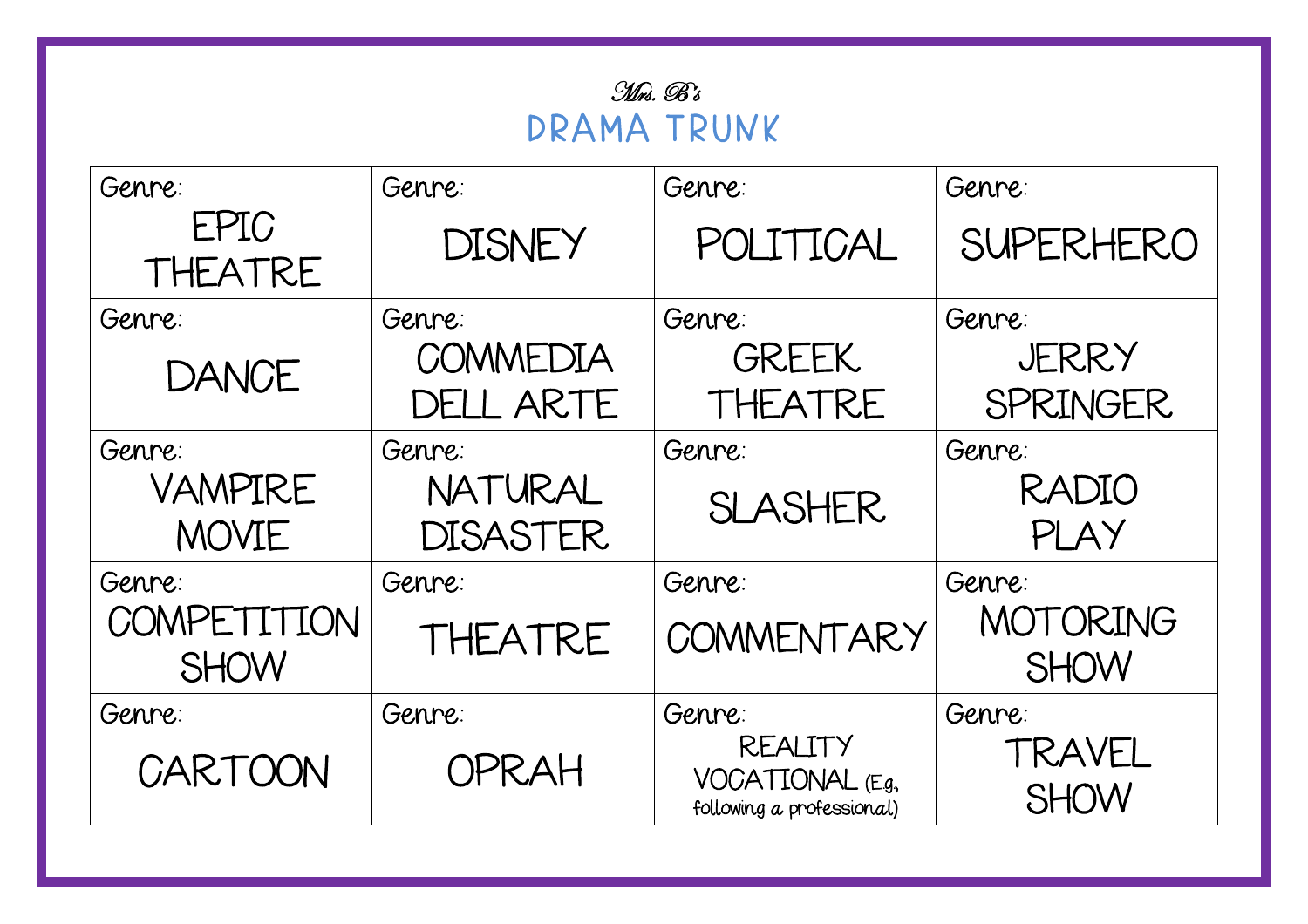| Mrs. B's    |  |
|-------------|--|
| DRAMA TRUNK |  |

| Genre:             | Genre:             | Genre:                                  | Genre:                |
|--------------------|--------------------|-----------------------------------------|-----------------------|
| <b>HARRY</b>       | <b>JAWS MOVIE</b>  | STAR WARS                               | <b>HUNGER</b>         |
| POTTER MOVIE       |                    | <b>MOVIE</b>                            | <b>GAMES MOVIE</b>    |
| Genre:             | Genre:             | Genre:                                  | Genre:                |
| <b>EUROVISION</b>  | ANTIQUES           | <b>NEWS</b>                             | <b>JAPANESE GAME</b>  |
| CONTEST            | <b>ROADSHOW</b>    | PROGRAMME                               | <b>SHOW</b>           |
| Genre:             | Genre:             | Genre:                                  | Genre:                |
| <b>DATING SHOW</b> | MEDICAL            | <b>SITCOM</b>                           | FASHION               |
|                    | <b>ADVICE SHOW</b> |                                         | PROGRAMME             |
| Genre:             | Genre:             | Genre:                                  | Genre:                |
| TWILIGHT           | INFOTAINMENT       | <b>PUNKED</b>                           | <b>KARATE KID</b>     |
| MOVIE              |                    | <b>TELEVISION</b>                       | <b>MOVIE</b>          |
| Genre:             | Genre:             | Genre:                                  | Genre:                |
| <b>SCIENCE</b>     | <b>CAR RACING</b>  | $DOCO-SOAP$ (E.g., home                 | <b>ALIEN INVASION</b> |
| PROGRAMME          | <b>MOVIE</b>       | renovation; children; moving<br>abroad) | <b>MOVIE</b>          |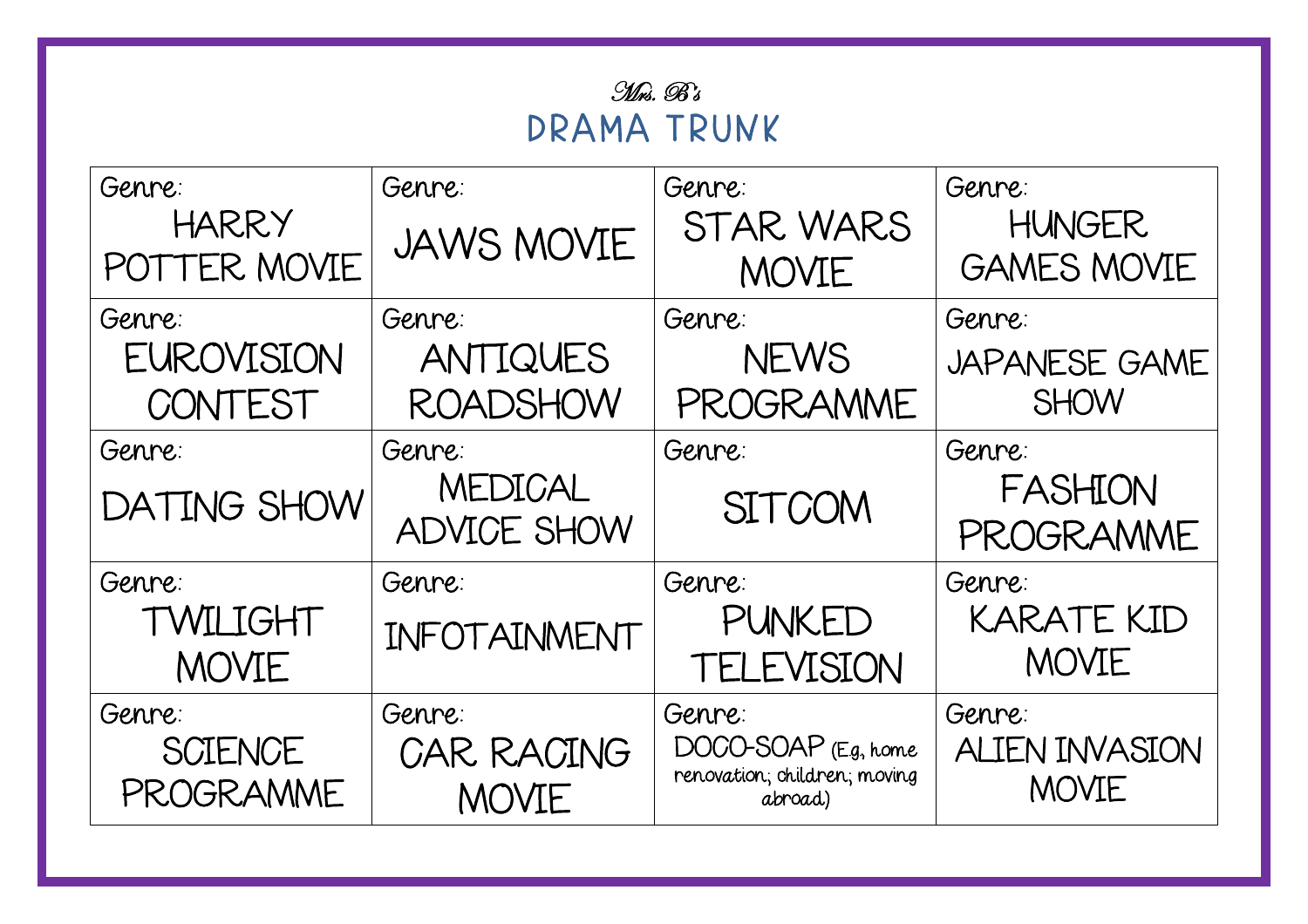| Genre:            | Genre:             | Genre:           | Genre:                |
|-------------------|--------------------|------------------|-----------------------|
| <b>JAMES BOND</b> | <b>KING KONG</b>   | WEATHER          | <b>BATMAN</b>         |
| MOVIE             | MOVIE              | CHANNEL          | <b>MOVIE</b>          |
| Genre:            | Genre:             | Genre:           | Genre:                |
| PLANET OF         | <b>X-MEN MOVIE</b> | COMIC            | COMING OF             |
| THE APES          |                    | (MARVEL)         | <b>AGE MOVIE</b>      |
| Genre:            | Genre:             | Genre:           | Genre:                |
| <b>JURASSIC</b>   | LORD OF THE        | <b>WAR MOVIE</b> | ALFRED                |
| PARK MOVIE        | <b>RINGS MOVIE</b> |                  | <b>HITCHCOCK FILM</b> |
| Genre:            | Genre:             | Genre:           | Genre:                |
| <b>ROCKY</b>      | <b>TIME TRAVEL</b> | <b>GLEE</b>      | TERMINATOR            |
| <b>MOVIE</b>      | <b>MOVIE</b>       |                  | <b>MOVIE</b>          |
| Genre:            | Genre:             | Genre:           | Genre:                |
| THE TONIGHT       | <b>LANGUAGE</b>    | <b>SESAME</b>    | QUIZ SHOW             |
| <b>SHOW</b>       | PROGRAMME          | STREET           |                       |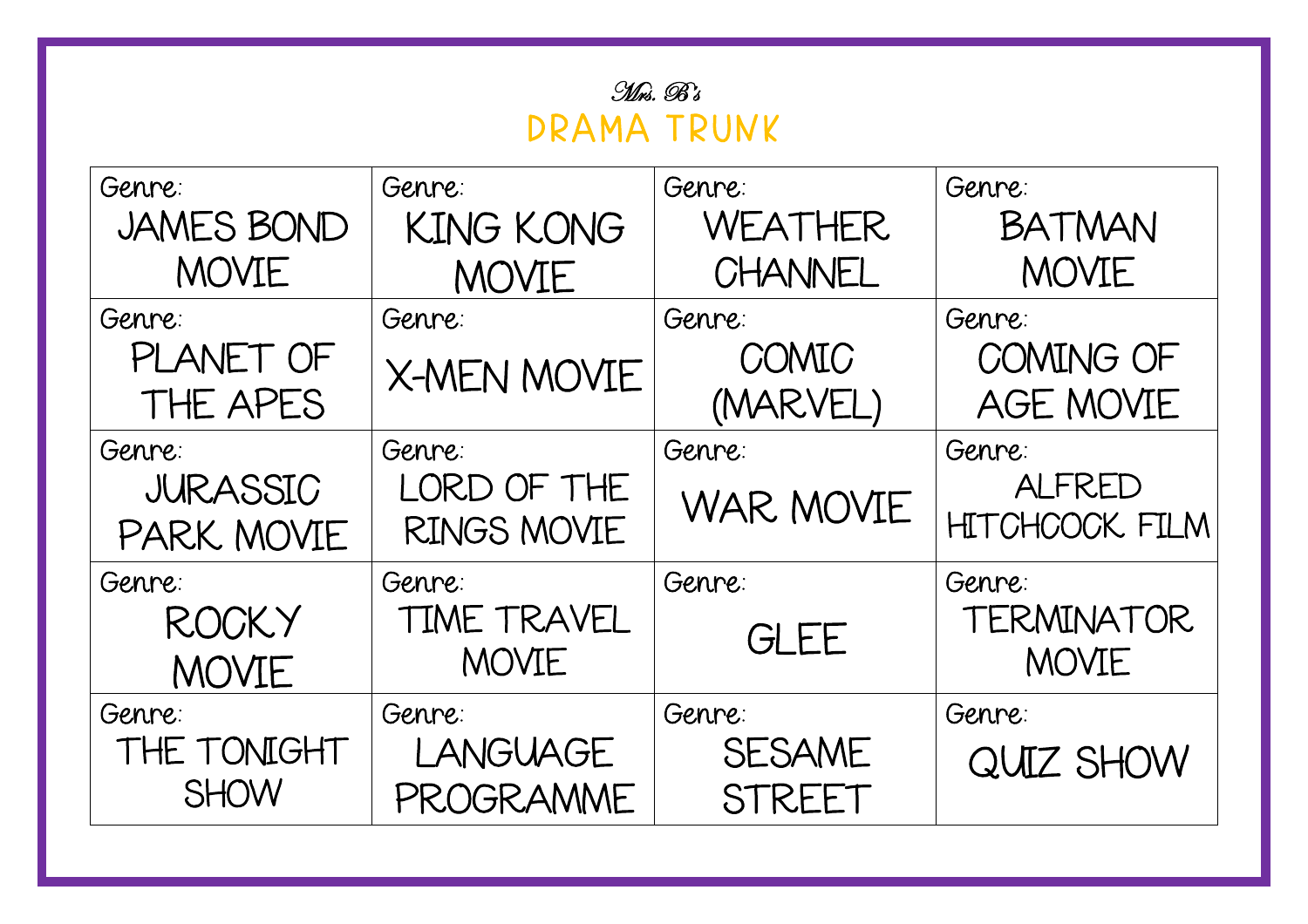| DRAMA TRUNK         | Music genre: | Music genre:          | Music genre:       |
|---------------------|--------------|-----------------------|--------------------|
| <b>MUSIC GENRES</b> | CLASSICAL    | <b>ROCK</b>           | POP                |
| Music genre:        | Music genre: | Music genre:          | Music genre:       |
| <b>OPERA</b>        | JAZZ         | <b>HEAVY</b><br>METAL | LULLABY            |
| Music genre:        | Music genre: | Music genre:          | Music genre:       |
| <b>CHILDRENS</b>    | ELECTRONIC   | <b>REGGAE</b>         | ACOUSTIC           |
| Music genre:        | Music genre: | Music genre:          | Music genre:       |
| RnB                 | COUNTRY      | <b>PUNK</b>           | A CAPPELLA         |
| Music genre:        | Music genre: | Music genre:          | Music genre:       |
| RAP                 | FOLK BLUES   | LATIN                 | MUSICAL<br>THEATRE |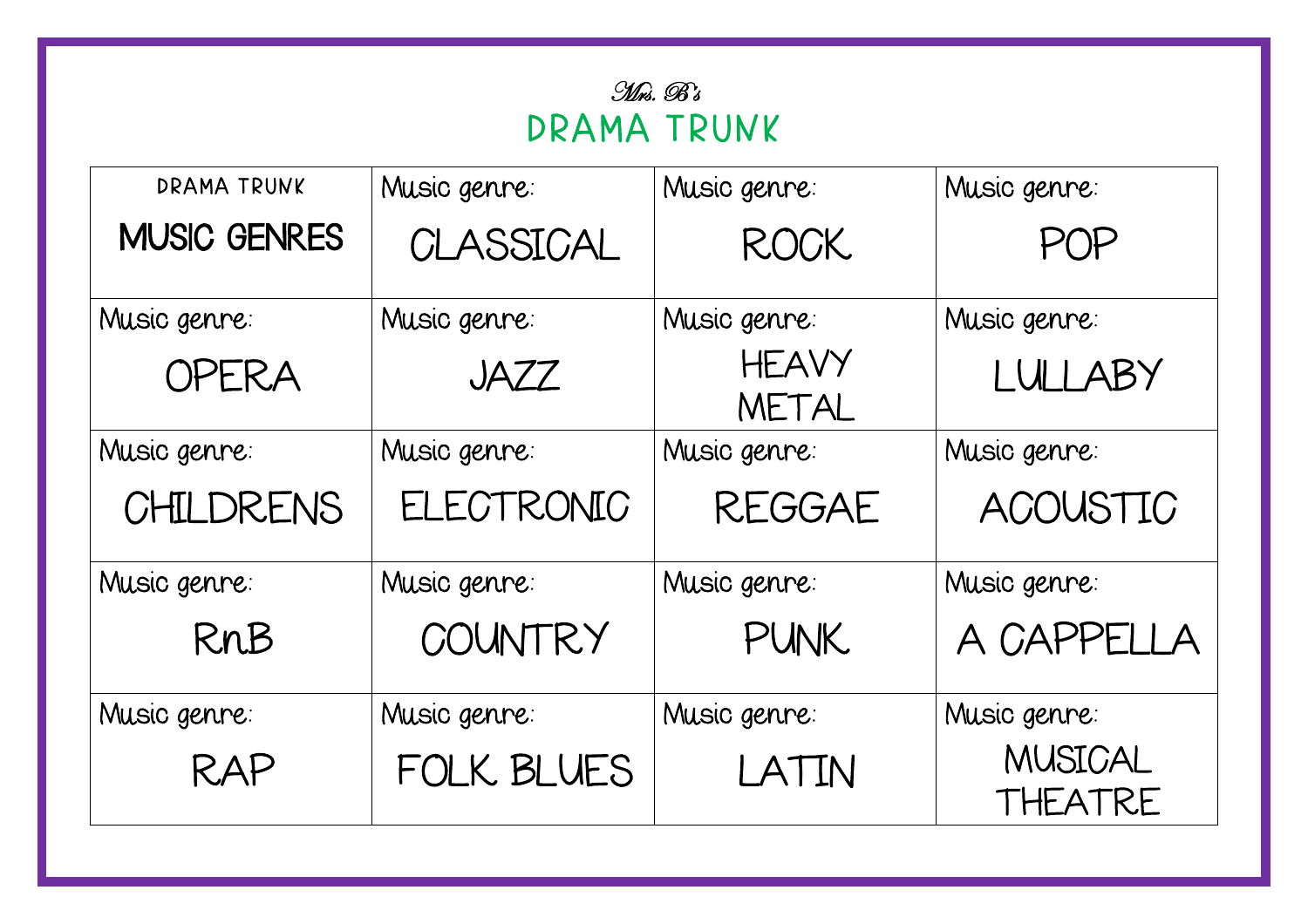| Music genre:                        | Music genre:                | Music genre:                   | Music genre:  |
|-------------------------------------|-----------------------------|--------------------------------|---------------|
| <b>ALTERNATIVE</b>                  | TRANCE                      | <b>FOLK</b>                    | EURO POP      |
| Music genre:                        | Music genre:                | Music genre:                   | Music genre:  |
| CHANTING                            | LOVE SONG                   | GANGSTA<br>RAP                 | <b>GOSPEL</b> |
| Music genre:                        | Music genre:                | Music genre:                   | Music genre:  |
| <b>CHRISTMAS</b><br><b>SONG</b>     | FITNESS/<br>WORKOUT MUSIC   | <b>MARCHING</b><br><b>BAND</b> | TEEN POP      |
| Music genre:                        | Music genre:                | Music genre:                   | Music genre:  |
| <b>BALLAD</b>                       | <b>BIG BAND</b>             | PIRATE<br><b>SONG</b>          | ROCKABILLY    |
| Music genre:                        | Music genre:                | Music genre:                   | Music genre:  |
| <b>JUSTIN</b><br><b>BEIBER SONG</b> | <b>TAYLOR</b><br>SWIFT SONG | SOUL                           | POETRY        |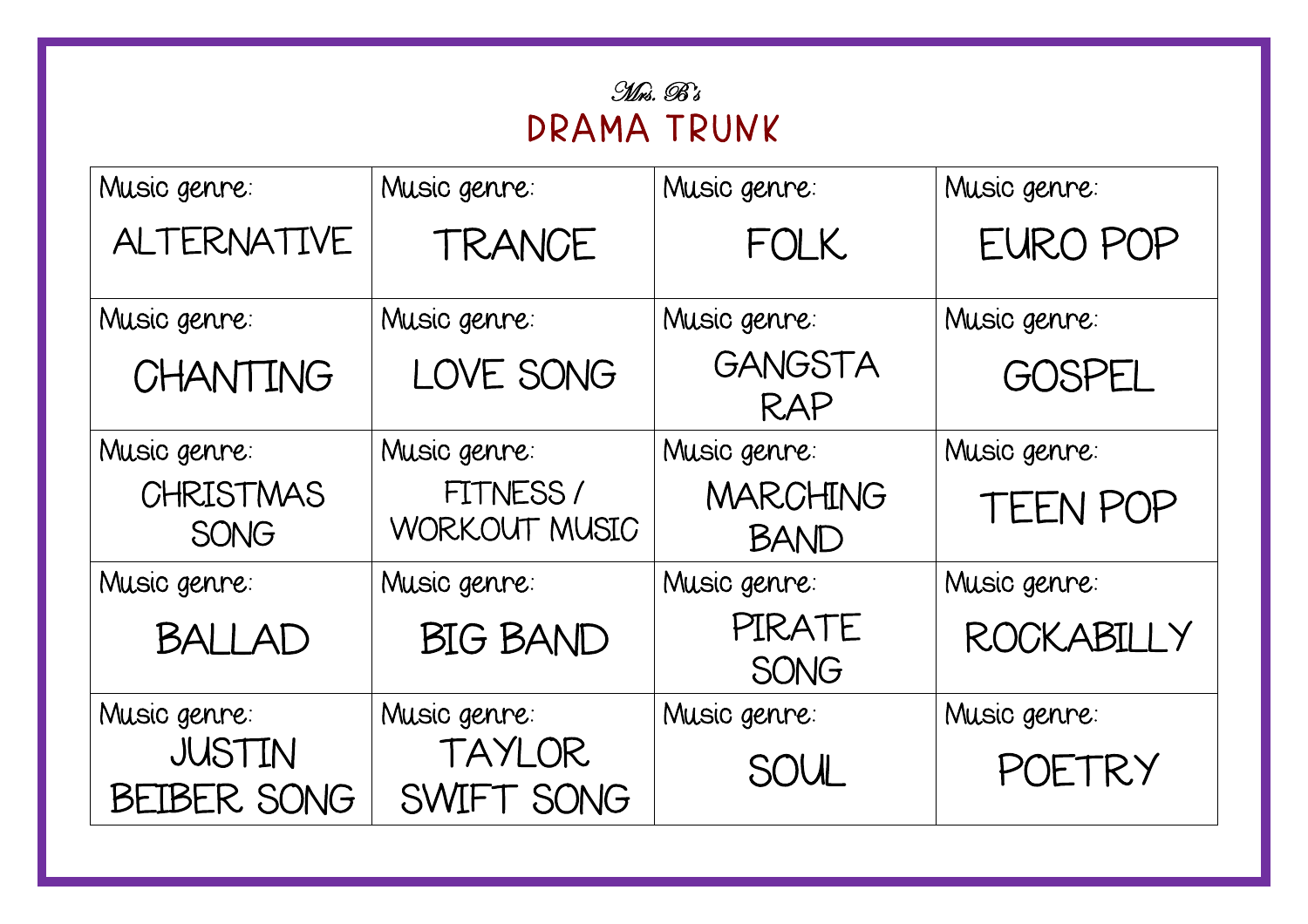| Music genre:                     | Music genre:                   | Music genre:  | Music genre:      |
|----------------------------------|--------------------------------|---------------|-------------------|
| MOTOWN                           | YODELLING                      | CHOIR         | CABARET           |
| Music genre:                     | Music genre:                   | Music genre:  | Music genre:      |
| <b>PIANO</b><br><b>SONG</b>      | <b>KOREAN</b><br>POP           | ANTHEM        | 80'S ROCK         |
| Music genre:                     | Music genre:                   | Music genre:  | Music genre:      |
| THRASH                           | CHRISTIAN                      | KARAOKE       | MEDITATION        |
| METAL                            | <b>ROCK</b>                    |               |                   |
| Music genre:                     | Music genre:                   | Music genre:  | Music genre:      |
| TV THEME                         | <b>WEDDING</b><br><b>MUSIC</b> | <b>DISNEY</b> | JINGLE            |
| Music genre:                     | Music genre:                   | Music genre:  | Music genre:      |
| <b>HARMONICA</b><br><b>BLUES</b> | <b>AEROBICS</b>                | HILLBILLY     | <b>BARBERSHOP</b> |